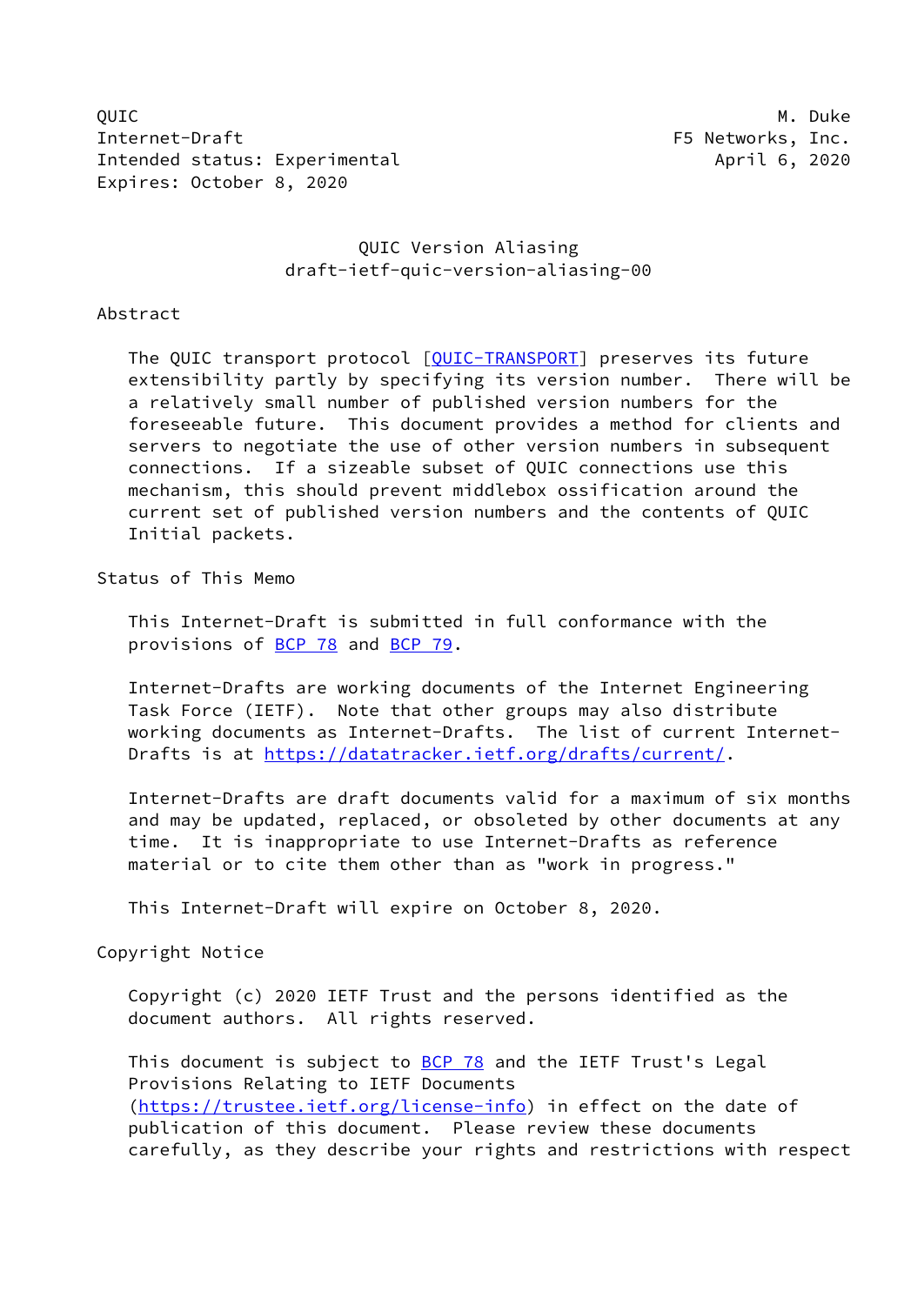Duke Expires October 8, 2020 [Page 1]

<span id="page-1-1"></span>Internet-Draft **QUIC Version Aliasing** April 2020

 to this document. Code Components extracted from this document must include Simplified BSD License text as described in Section 4.e of the Trust Legal Provisions and are provided without warranty as described in the Simplified BSD License.

### Table of Contents

| $\overline{2}$                                                                                                                                                                                                                                                                                                                                                                                                                                                                                                                                                                                            |
|-----------------------------------------------------------------------------------------------------------------------------------------------------------------------------------------------------------------------------------------------------------------------------------------------------------------------------------------------------------------------------------------------------------------------------------------------------------------------------------------------------------------------------------------------------------------------------------------------------------|
|                                                                                                                                                                                                                                                                                                                                                                                                                                                                                                                                                                                                           |
| $\frac{3}{3}$                                                                                                                                                                                                                                                                                                                                                                                                                                                                                                                                                                                             |
| $\overline{4}$                                                                                                                                                                                                                                                                                                                                                                                                                                                                                                                                                                                            |
| $\overline{4}$                                                                                                                                                                                                                                                                                                                                                                                                                                                                                                                                                                                            |
| $\overline{4}$                                                                                                                                                                                                                                                                                                                                                                                                                                                                                                                                                                                            |
| $\overline{5}$                                                                                                                                                                                                                                                                                                                                                                                                                                                                                                                                                                                            |
| $\overline{5}$                                                                                                                                                                                                                                                                                                                                                                                                                                                                                                                                                                                            |
| $\underline{6}$                                                                                                                                                                                                                                                                                                                                                                                                                                                                                                                                                                                           |
| $\underline{6}$                                                                                                                                                                                                                                                                                                                                                                                                                                                                                                                                                                                           |
| $\mathbf{Z}$                                                                                                                                                                                                                                                                                                                                                                                                                                                                                                                                                                                              |
| 8                                                                                                                                                                                                                                                                                                                                                                                                                                                                                                                                                                                                         |
| 8                                                                                                                                                                                                                                                                                                                                                                                                                                                                                                                                                                                                         |
| $\underline{8}$                                                                                                                                                                                                                                                                                                                                                                                                                                                                                                                                                                                           |
| $\underline{8}$                                                                                                                                                                                                                                                                                                                                                                                                                                                                                                                                                                                           |
| $\overline{a}$                                                                                                                                                                                                                                                                                                                                                                                                                                                                                                                                                                                            |
| $\overline{9}$                                                                                                                                                                                                                                                                                                                                                                                                                                                                                                                                                                                            |
| 9                                                                                                                                                                                                                                                                                                                                                                                                                                                                                                                                                                                                         |
| 10                                                                                                                                                                                                                                                                                                                                                                                                                                                                                                                                                                                                        |
| 10                                                                                                                                                                                                                                                                                                                                                                                                                                                                                                                                                                                                        |
| 10                                                                                                                                                                                                                                                                                                                                                                                                                                                                                                                                                                                                        |
| 10                                                                                                                                                                                                                                                                                                                                                                                                                                                                                                                                                                                                        |
| 10                                                                                                                                                                                                                                                                                                                                                                                                                                                                                                                                                                                                        |
| 11                                                                                                                                                                                                                                                                                                                                                                                                                                                                                                                                                                                                        |
| The Version Alias Transport Parameter $\dots$<br>Version Number Generation<br>Server Actions on Non-standard Version Numbers<br>Considerations for Retry Packets<br>Security and Privacy Considerations<br>Increased Processing of Garbage UDP Packets<br>Increased Retry Overhead<br>Normative References<br>9.2. Informative References<br>Appendix A. Acknowledgments<br>. The contract of the contract of the contract of the contract of the contract of the contract of the contract of the contract of the contract of the contract of the contract of the contract of the contract of the contrac |

## <span id="page-1-0"></span>[1](#page-1-0). Introduction

 The QUIC version number is critical to future extensibility of the protocol. Past experience with other protocols, such as TLS1.3 [\[RFC8446](https://datatracker.ietf.org/doc/pdf/rfc8446)], shows that middleboxes might attempt to enforce that QUIC packets use versions known at the time the middlebox was implemented. This has a chilling effect on deploying experimental and standard versions on the internet.

Each version of QUIC has a "salt" [[QUIC-TLS\]](#page-10-6) that is used to derive the keys used to encrypt Initial packets. As each salt is published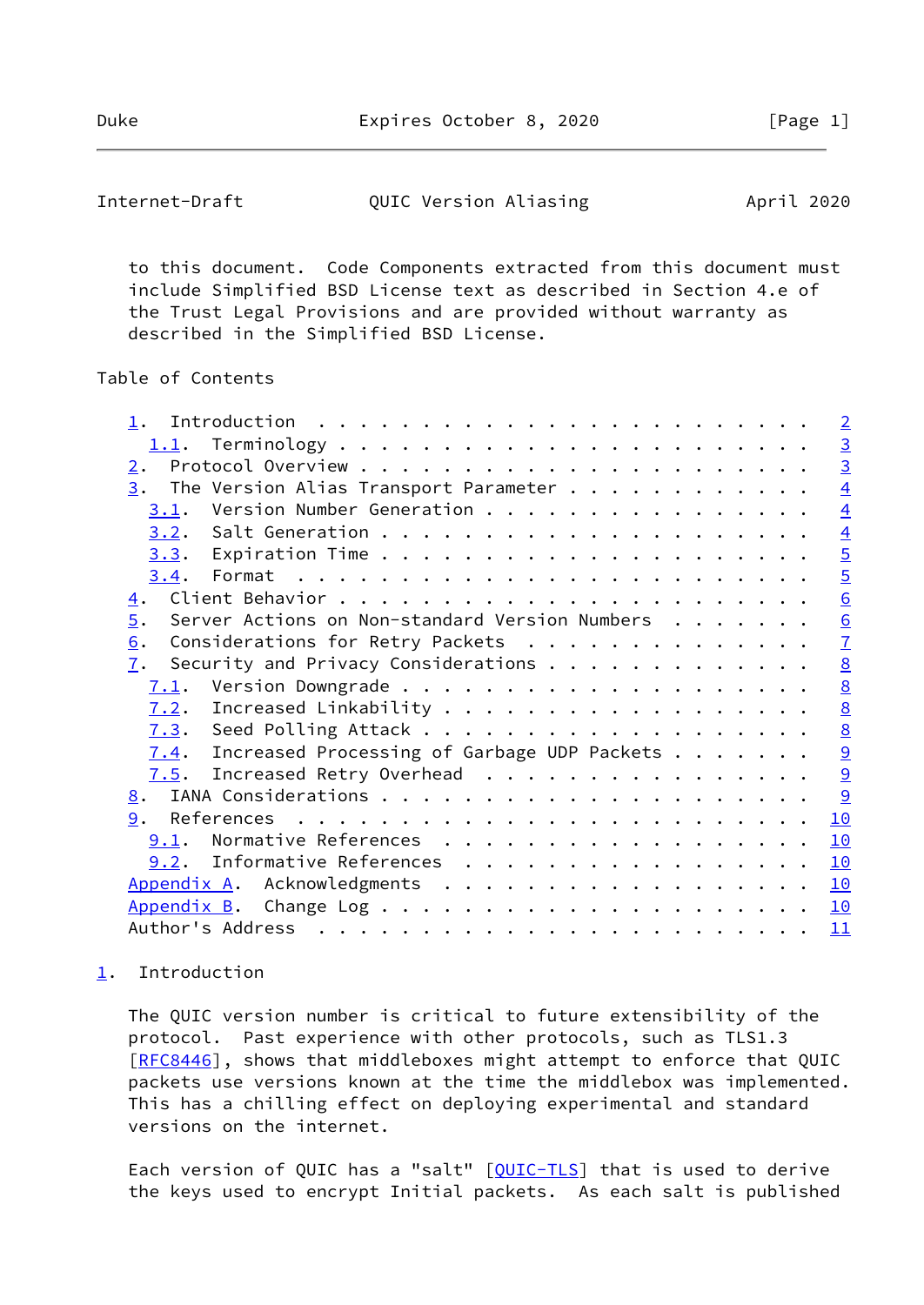in a standards document, any observer can decrypt these packets and inspect the contents, including a TLS Client Hello. A subsidiary mechanism like Encrypted SNI [\[ENCRYPTED-SNI\]](#page-10-7) might protect some of the TLS fields inside a TLS Client Hello.

Duke Expires October 8, 2020 [Page 2]

<span id="page-2-1"></span>Internet-Draft QUIC Version Aliasing April 2020

 This document proposes "QUIC Version Aliasing," a standard way of servers advertising the availability of other versions inside the cryptographic protection of a QUIC handshake. These versions are syntactically identical to the QUIC version in which the communication takes place, but use a different salt. In subsequent communications, the client uses the new version number and encrypts its Initial packets with a key derived from the provided salt. These version numbers and salts are unique to the client.

 If a large subset of QUIC traffic adopts his technique, middleboxes will be unable to enforce particular version numbers or policy based on Client Hello contents without incurring unacceptable penalties on users. This would simultaneously protect the protocol against ossification and improve its privacy properties.

# <span id="page-2-0"></span>[1.1](#page-2-0). Terminology

 The key words "MUST", "MUST NOT", "REQUIRED", "SHALL", "SHALL NOT", "SHOULD", "SHOULD NOT", "RECOMMENDED", "MAY", and "OPTIONAL" in this document are to be interpreted as described in [RFC 2119 \[RFC2119](https://datatracker.ietf.org/doc/pdf/rfc2119)].

 In this document, these words will appear with that interpretation only when in ALL CAPS. Lower case uses of these words are not to be interpreted as carrying significance described in [RFC 2119](https://datatracker.ietf.org/doc/pdf/rfc2119).

 A "syntax version" is a QUIC version that would be advertised in a QUIC version negotiation and conforms to a specification. Any aliased version corresponds to a syntax version in all its formats and behaviors, except for the version number field in long headers.

 An "aliased version" is a version with a number generated in accordance with this document. Except for the version field in long headers, it conforms entirely to the specification of the syntax version.

<span id="page-2-2"></span>[2](#page-2-2). Protocol Overview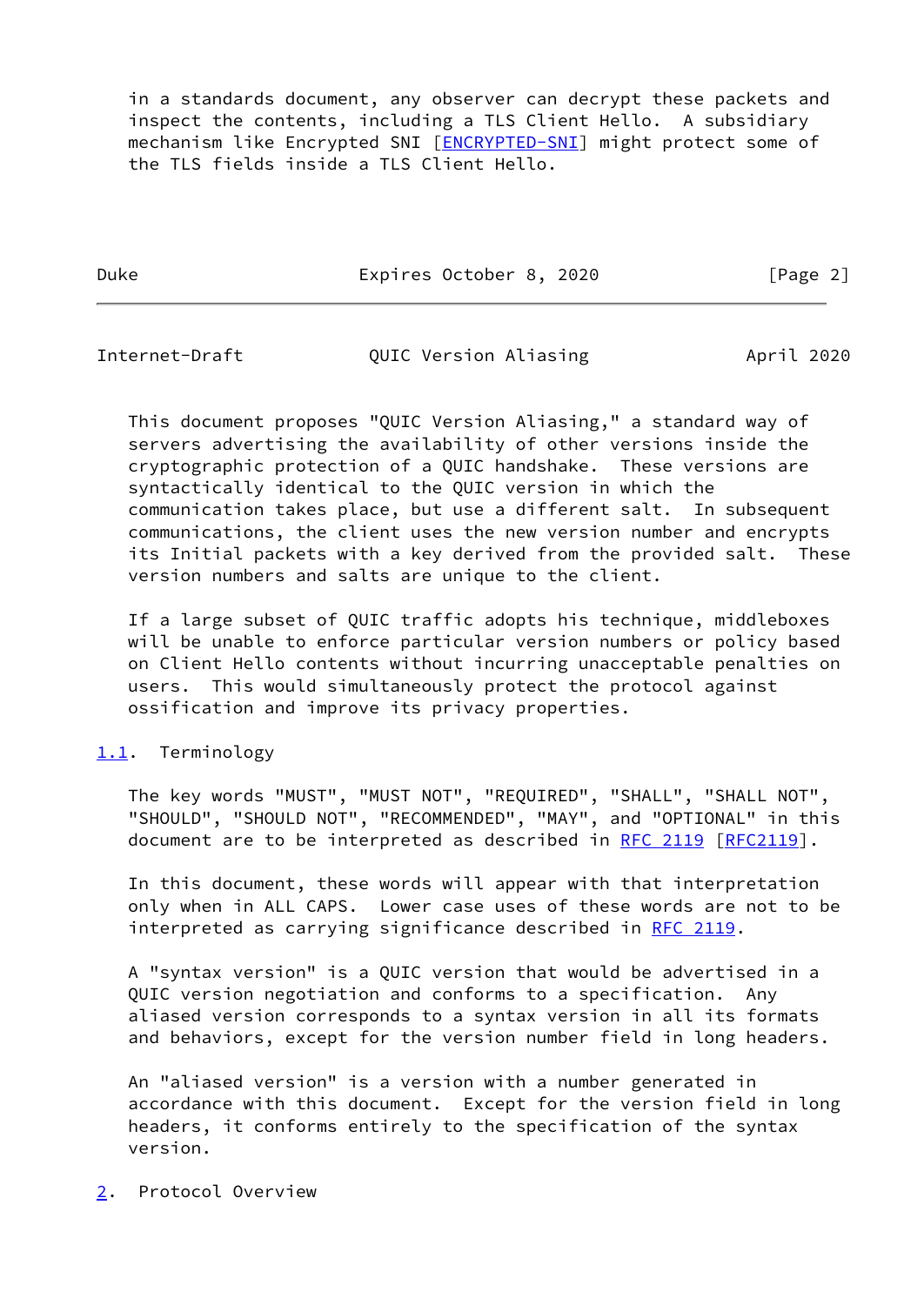When they instantiate a connection, servers select an alternate 32-bit version number for the next connection at random and securely derive a salt from that version number using a repeatable process. They communicate this using a transport parameter extension including the version, salt, and an expiration time for that value.

 The next time a client connects to that server, if it is within the indicated expiration time, it MAY use the provided version number and encrypt its Initial Packets using a key derived from the provided salt. The server can reconstruct the salt from the requested version and proceed with the connection normally.

| Duke | Expires October 8, 2020 | [Page 3] |
|------|-------------------------|----------|
|      |                         |          |

<span id="page-3-1"></span>Internet-Draft **QUIC Version Aliasing** April 2020

- <span id="page-3-0"></span>[3](#page-3-0). The Version Alias Transport Parameter
- <span id="page-3-2"></span>[3.1](#page-3-2). Version Number Generation

 Servers MUST use a random process to generate version numbers. This version number MUST NOT correspond to a QUIC version the server advertises in QUIC Version Negotiation packets.

 Servers MAY encode the syntax version as long as this information is cryptographically protected. For example, a server advertises support for QUIC version 1 and QUIC version 2 in Version Negotiation packets, each corresponding to a particular packet syntax. In a Version 1 connection, it might provide an aliased version in the transport parameter, 0x45f3213b, that encodes the fact the syntax version is 1. When the client initiates a connection using version 0x45f3213b, the server knows the Initial Packet is formatted in accordance with QUIC version 1. A subsequent aliased version provided in the transport parameters would also encode version 1, even though this is sent in a connection ostensibly of version 0x45f3213b.

 Servers MUST NOT use client-controlled information (e.g. the client IP address) in the random process, see [Section 7.3](#page-8-2).

 Servers MUST NOT advertise these versions in QUIC Version Negotiation packets.

 If multiple servers represent the same entity behind a load balancer, all such servers SHOULD have a common configuration for how to encode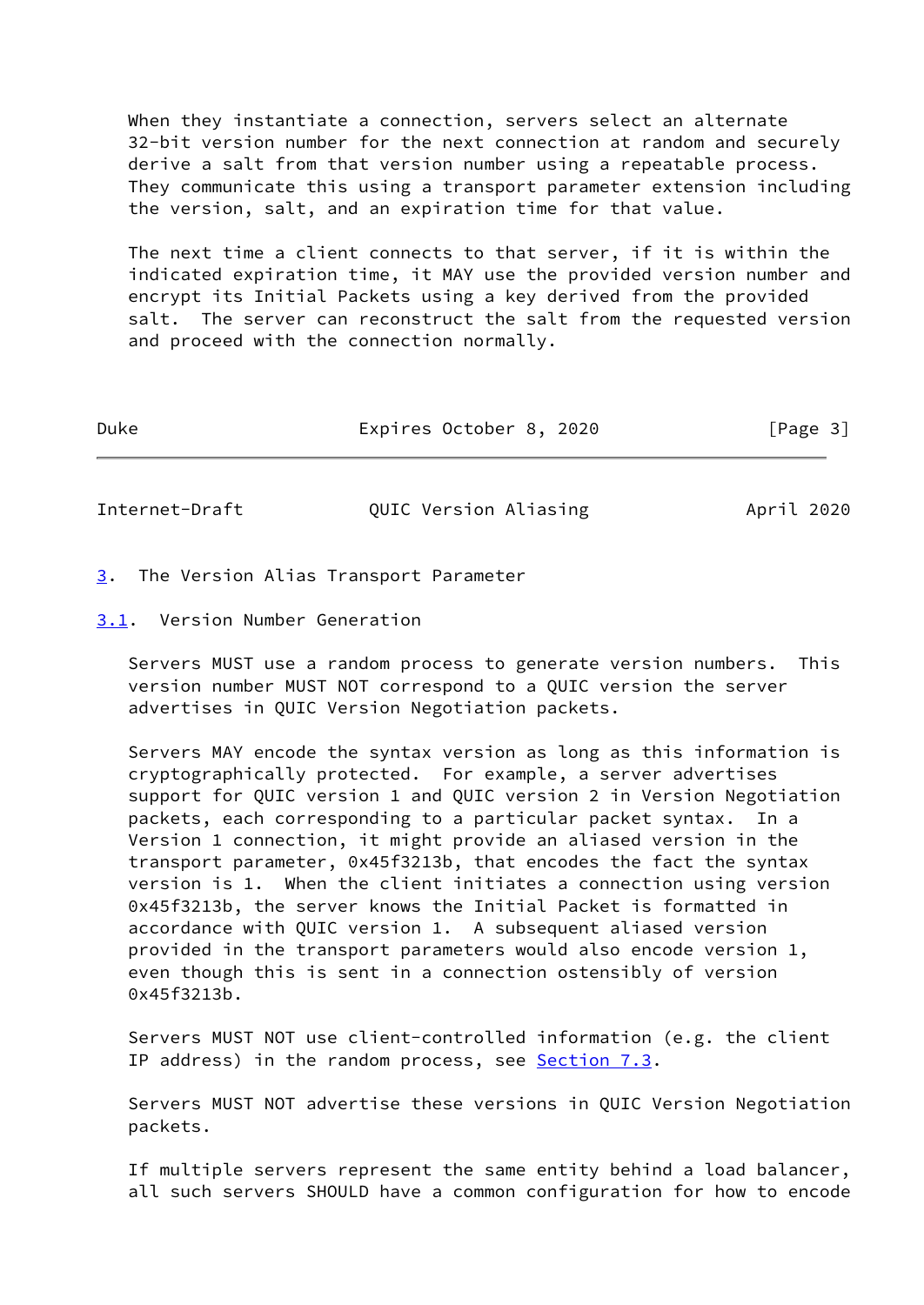and extract syntax version to use. They MUST NOT generate version numbers that any of them would advertise in a Version Negotiation Packet.

<span id="page-4-0"></span>[3.2](#page-4-0). Salt Generation

 The salt is an opaque 20-octet field. It is used to generate a Initial connection keys using the process described in {QUIC-TLS}.

 Servers MUST generate the SALT using a cryptographic method that uses the version number and only server state that is persistent across connections. That is, servers MUST implement a method that it can repeat deterministically at a later time to derive the salt from the incoming version number. It MUST NOT use client controlled information other than the version number; for example, the client's IP address and port.

Duke Expires October 8, 2020 [Page 4]

<span id="page-4-2"></span>Internet-Draft QUIC Version Aliasing April 2020

#### <span id="page-4-1"></span>[3.3](#page-4-1). Expiration Time

 Servers should select an expiration time in seconds, measured from the instant the transport parameter is first sent. This time SHOULD be less than the time until the server expects to support new QUIC versions, rotate the keys used to encode information in the version number, or rotate the keys use in salt generation.

 Furthermore, the expiration time SHOULD be short enough to frustrate a seed polling attack [Section 7.3](#page-8-2).

 Conversely, an extremely short expiration time will often force the client to use standard QUIC version numbers and salts.

### <span id="page-4-3"></span>[3.4](#page-4-3). Format

 This document defines a new transport parameter extension for QUIC with identifier 0x5641. The contents of the value field are indicated below.

0 1 2 3 0 1 2 3 4 5 6 7 8 9 0 1 2 3 4 5 6 7 8 9 0 1 2 3 4 5 6 7 8 9 0 1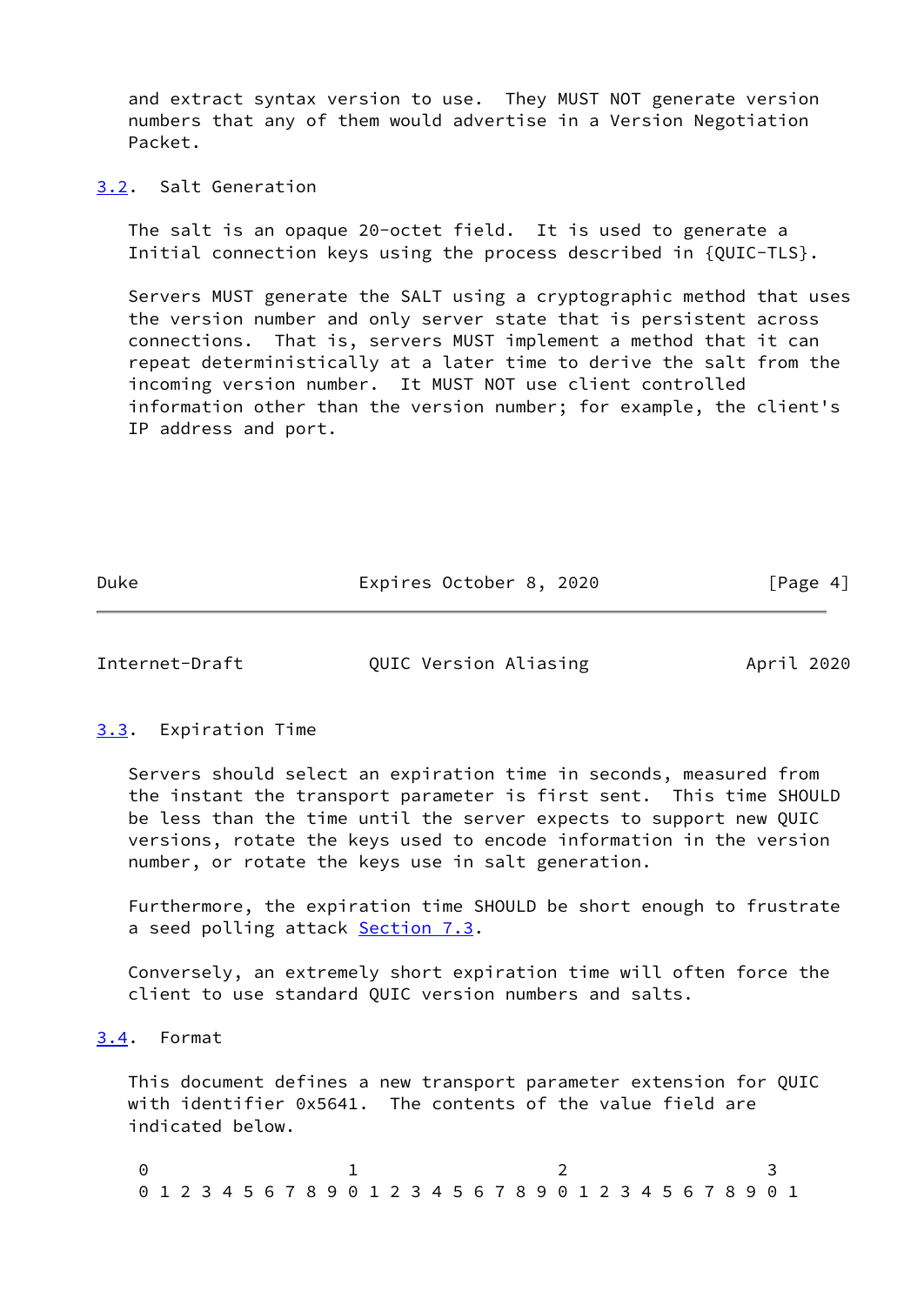

Figure 1: Version Alias Transport Parameter value

 The definition of the fields is described above. Note that the "Expiration" field is in seconds, and its length is encoded using the Variable Length Integer encoding from Section 16 of [\[QUIC-TRANSPORT](#page-10-0)].

| Duke | Expires October 8, 2020 | [Page 5] |
|------|-------------------------|----------|
|      |                         |          |

<span id="page-5-1"></span>

| Internet-Draft | QUIC Version Aliasing | April 2020 |
|----------------|-----------------------|------------|
|                |                       |            |

# <span id="page-5-0"></span>[4](#page-5-0). Client Behavior

 When a client receives the Version Alias Transport Parameter, it MAY cache the version number, salt, and the expiration of this value. It MAY use the version number in a subsequent connection and compute the initial keys using the provided salt.

 Clients SHOULD NOT attempt to use the provided version number and salt after the provided Expiration time has elapsed.

 Clients SHOULD NOT use the provided version number or salt in more than one connection, particularly if its IP address has changed between two connection attempts. Using a consistent version number can link the client across IP address changes.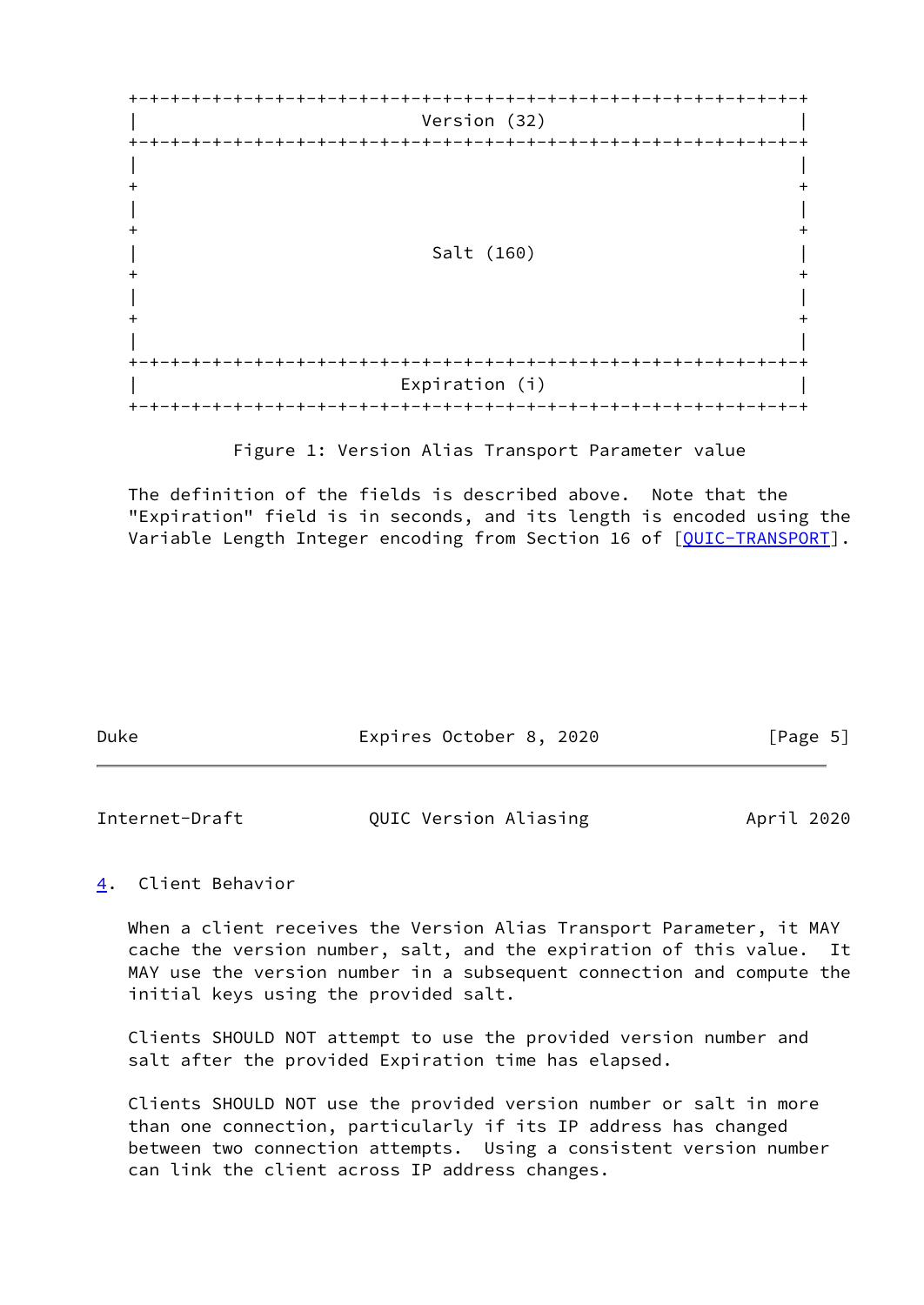Clients MUST use the same syntax version to format the Initial Packet as the syntax version used in the connection that provided the aliased version.

 If the response to an Initial packet using the provided version is a Version Negotiation Packet, the client SHOULD cease attempting to use that version and salt to the server unless it later determines that the packet was the result of a version downgrade, see [Section 7.1](#page-8-0).

<span id="page-6-0"></span>[5](#page-6-0). Server Actions on Non-standard Version Numbers

 When a server receives an Initial Packet with an unknown version number, it SHOULD send a Version Negotiation Packet if it is specifically configured not to generate that version number at random. Otherwise, it derives a salt from the version number using the algorithm and inputs it uses to generate salts to put in transport parameters.

 If the syntax version was encoded in the version number, the server extracts it so that it can properly parse the packet. If not, it can try trial parsing of the packet for each syntax version it supports.

 If the computed seed results in a packet that fails authentication, or the encoded syntax version is not supported at the server, or trial parsing fails for all supported versions, the server SHOULD send a Version Negotiation Packet.

 Servers SHOULD provide a new Version Alias transport parameter, with a new version number and salt, each time a client connects, to reduce linkability for the client. However, issuing version numbers to a client SHOULD be rate-limited to mitigate the seed polling attack [Section 7.3](#page-8-2).

| Duke | Expires October 8, 2020 | [Page 6] |
|------|-------------------------|----------|
|      |                         |          |

<span id="page-6-2"></span>Internet-Draft **QUIC Version Aliasing** April 2020

<span id="page-6-1"></span>[6](#page-6-1). Considerations for Retry Packets

 QUIC Retry packets reduce the load on servers during periods of stress by forcing the client to prove it possesses the IP address before the server decrypts any Initial Packets or establishing any connection state. Version aliasing substantially complicates the process.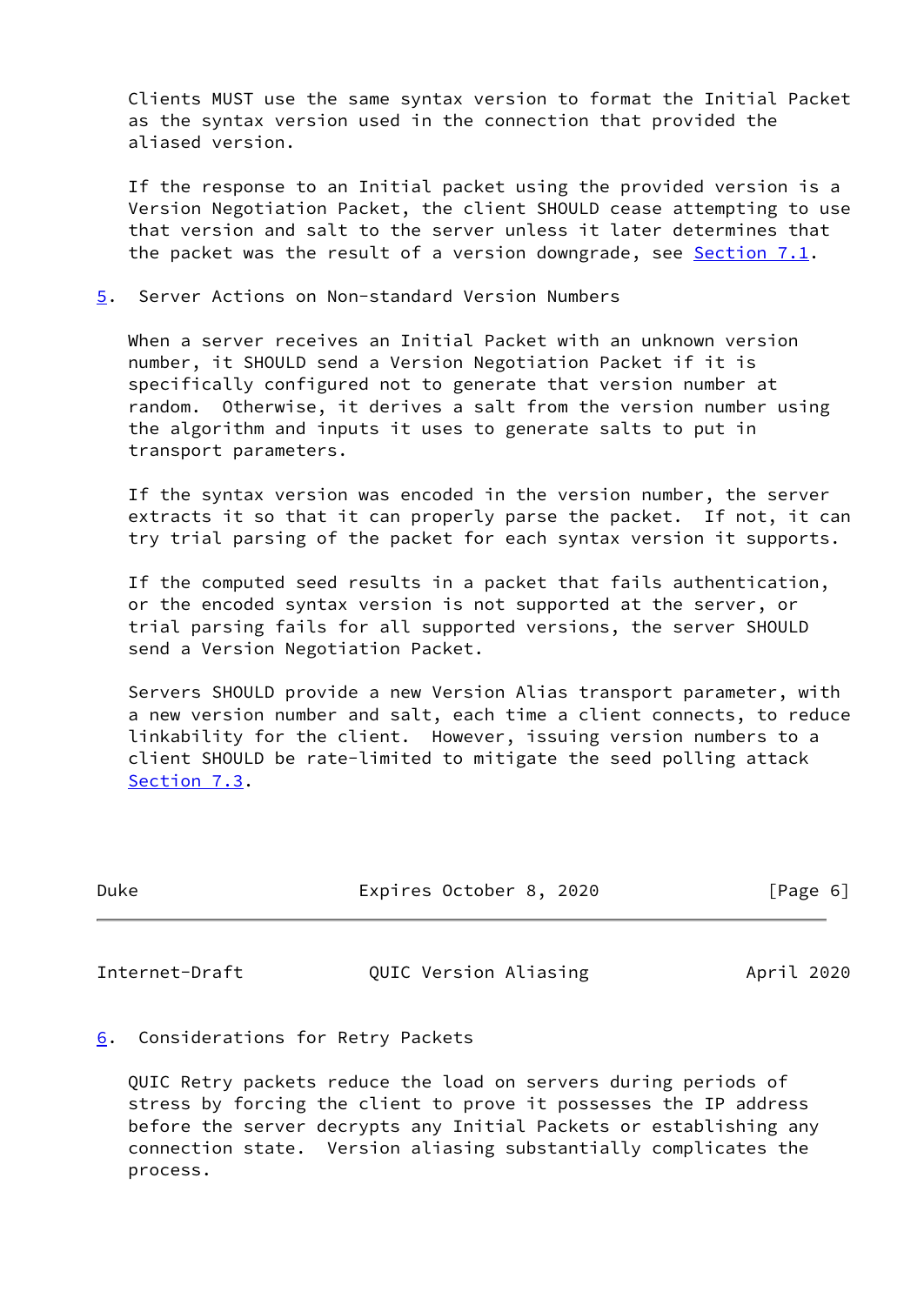If a server has to send a Retry packet, the required format is ambiguous without understanding which syntax version to use. If all supported syntax versions use the same Retry format, it simply uses that format with the provided version number.

 If the supported syntax versions use different Retry formats, the server MUST either extract the syntax version from the version field and format the Retry accordingly using the aliased version number, or it MUST send a valid Retry packet for each supported version using the syntax version number instead of the aliased version number. It MUST NOT do both.

 The Retry integrity Tag of a Retry Packet for an aliased version uses the procedure in Section 5.8 of  $[QUIC-TLS]$  $[QUIC-TLS]$ . However, the secret key K uses the first 16 octets of the aliased salt instead of the key provided in the specification.

 Clients MUST accept Retry packets that contain either the aliased version or syntax version. It MUST ignore Retry packets with other syntax versions. It it receives Retry packets with both the aliased version and the correct syntax version, it MUST discard the second one it receives in accordance with section 17.2.5 of [\[QUIC-TRANSPORT](#page-10-0)] unless the other one failed integrity validation.

 After a client receives a Retry, it sends a new Initial Packet with the provided Retry token. It MAY use the aliased version and salt or the syntax version and salt, regardless of which type of Retry it received. Note that if the server is not able to generate the correct salt for an aliased version due to lost keys or other errors, this might result in a Version Negotiation packet, which violates the usual order of server responses (QUIC servers would normally send Version Negotiation before Retry).

 Clients that receive a Version Negotiation packet in response to an Initial with a valid Retry token MAY interpret this to mean that the server can no longer process the aliased version. They can retry the connection with a syntax version number, but see **Section 7.1.** These MUST include the Retry token so that the client can verify that the Retry was authentic.

Duke Expires October 8, 2020 [Page 7]

<span id="page-7-1"></span>Internet-Draft QUIC Version Aliasing April 2020

<span id="page-7-0"></span>[7](#page-7-0). Security and Privacy Considerations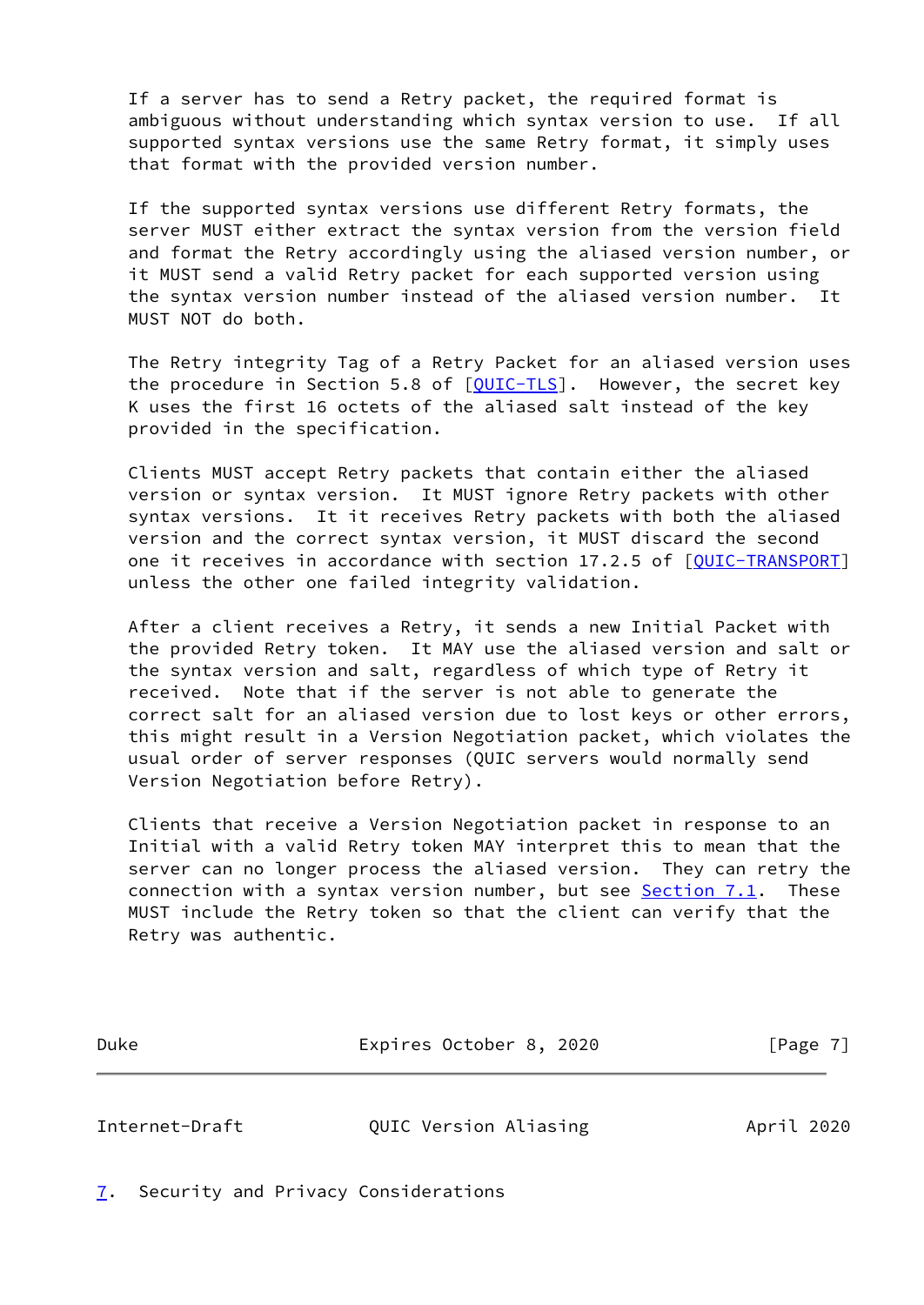This document intends to improve the existing security and privacy properties of QUIC by dramatically improving the secrecy of QUIC Initial Packets. However, there are new attacks against this mechanism.

### <span id="page-8-0"></span>[7.1](#page-8-0). Version Downgrade

 A countermeasure against version aliasing is the downgrade attack. Middleboxes may drop a packet containing a random version and imitate the server's failure to correctly process it. Clients and servers MUST implement the parts of [\[QUIC-VERSION-NEGOTIATION](#page-10-8)] relevant to downgrade detection.

 Note that downgrade detection only works after receiving a response from the server. If a client immediately responds to a Version Negotiation Packet with an Initial Packet with a syntax version number, it will have exposed its request in a format readable to observers before it discovers if the Version Negotiation Packet is authentic. A client SHOULD wait for an interval to see if a valid response comes from the server before assuming the version negotiation is valid. The client MAY also alter its Initial Packet (e.g., its ALPN field) to sanitize sensitive information and obtain another aliased version before proceeding with its true request.

 Servers that support version aliasing SHOULD be liberal about the Initial Packet formats they receive, keeping the connection open long enough to deliver their transport parameters, to support this mechanism.

# <span id="page-8-1"></span>[7.2](#page-8-1). Increased Linkability

 As each version number is theoretically unique to each client, if a client uses one twice, those two connections are extremely likely to be from the same host. If the client has changed IP address, this is a significant increase in linkability relative to QUIC with a standard version numbers.

# <span id="page-8-2"></span>[7.3](#page-8-2). Seed Polling Attack

 Observers that wish to decode Initial Packets might open a large number of connections to the server in an effort to obtain a large portion of the mapping of version numbers to salts to a server. While storage-intensive, this attack could increase the probability that at least some version-aliased connections are observable. There are two mitigations servers can execute against this attack: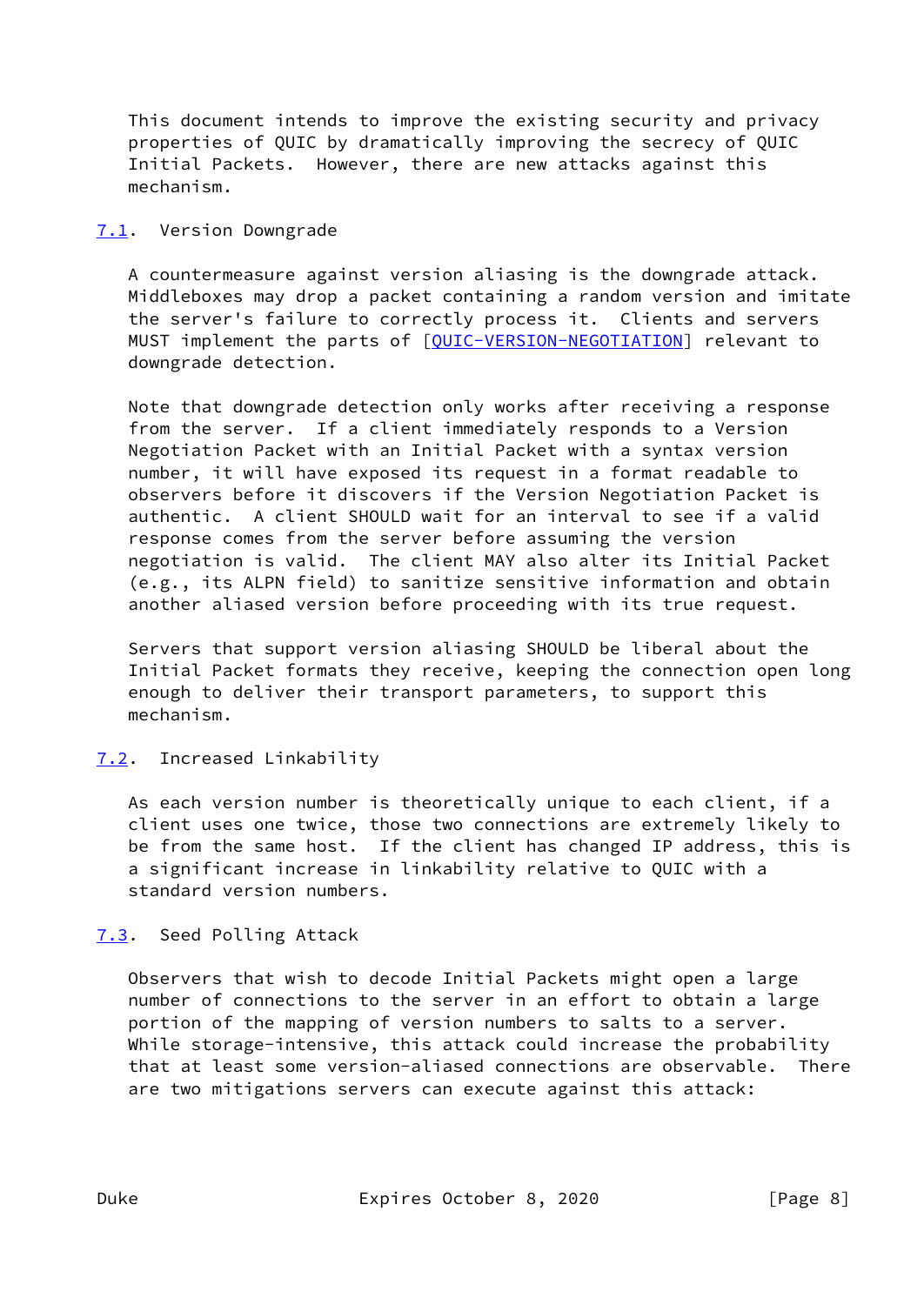- <span id="page-9-1"></span> o rate-limit transport parameters sent to a particular client; and/ or
- o set a low expiration time to reduce the lifetime of the attacker's database.

 Segmenting the version number space based on client information, i.e. using only a subset of version numbers for a certain IP address range, would significantly amplify an attack. Observers will generally be on the path to the client and be able to mimic having an identical IP address. Segmentation in this way would dramatically reduce the search space for attackers. Thus, servers are prohibited from using these mechanisms.

<span id="page-9-0"></span>[7.4](#page-9-0). Increased Processing of Garbage UDP Packets

 As QUIC shares the UDP protocol number with other UDP applications, in some deployments it may be possible for traffic intended for other UDP applications to arrive at a QUIC server endpoint. When servers support a finite set of version numbers, a valid version number field is a strong indicator the packet is, in fact, QUIC. If the version number is invalid, a QUIC Version Negotiation is a low-cost response that triggers very early in packet processing.

 However, a server that provides version aliasing is prepared to accept almost any version number. As a result, many more sufficiently sized UDP payloads with the first bit set to '1' are potential QUIC Initial Packets that require generation of a salt, some initial connection state, and a decryption operation.

 While not a more potent attack then simply sending valid Initial Packets, servers may have to provision additional resources to address this possibility.

<span id="page-9-2"></span>[7.5](#page-9-2). Increased Retry Overhead

 This document requires two small cryptographic operations to build a Retry packet instead of one, placing more load on servers when already under load.

<span id="page-9-3"></span>[8](#page-9-3). IANA Considerations

 This draft chooses a transport parameter (0x5641) to minimize the risk of collision. IANA should assign a permanent value from the QUIC Transport Parameter Registry.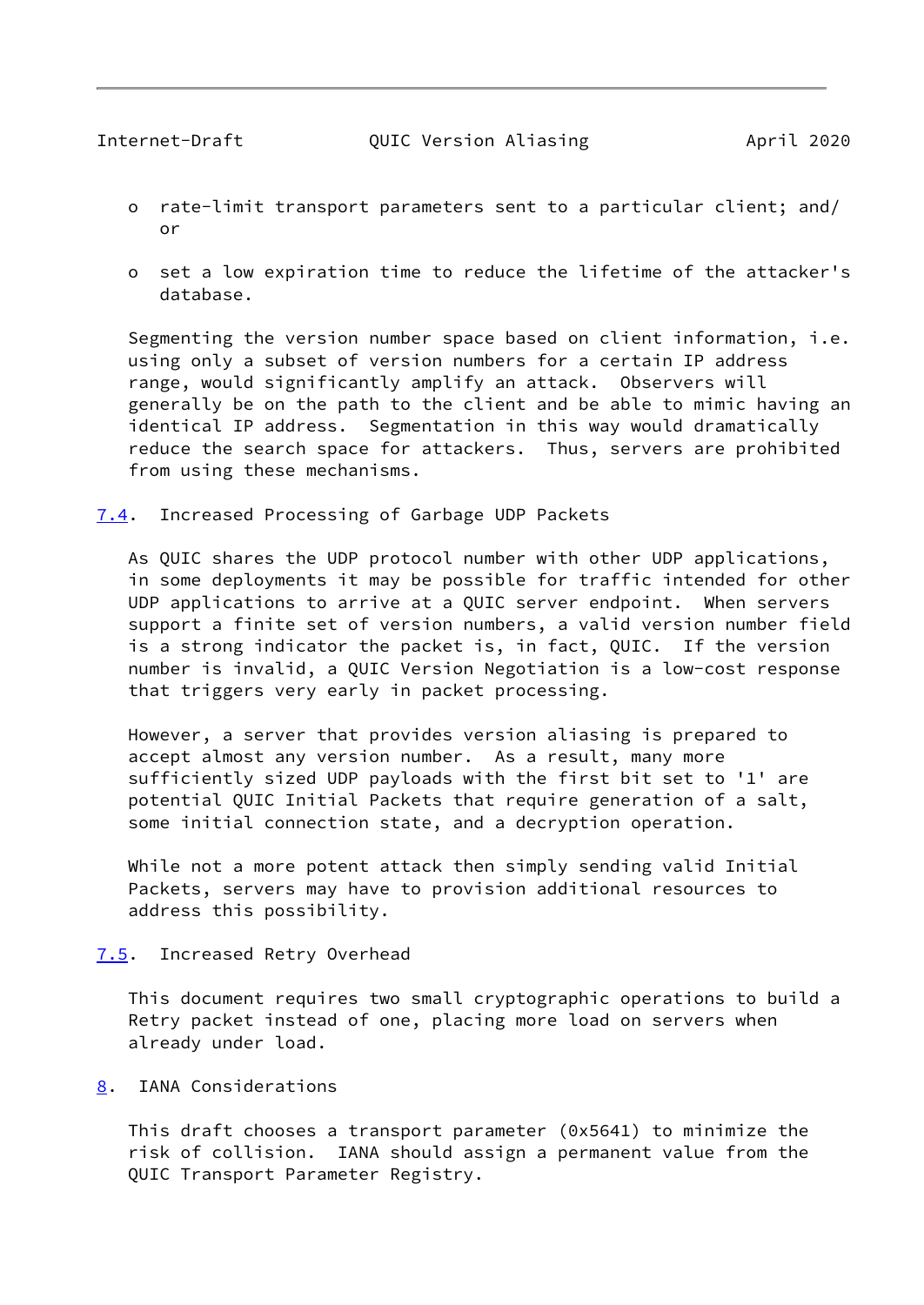<span id="page-10-2"></span>Internet-Draft QUIC Version Aliasing April 2020

#### <span id="page-10-1"></span>[9](#page-10-1). References

<span id="page-10-3"></span>[9.1](#page-10-3). Normative References

#### <span id="page-10-7"></span>[ENCRYPTED-SNI]

 Rescorla, E., Ed., Oku, K., Ed., Sullivan, N., Ed., and C. Wood, Ed., "Encrypted Server Name Indication for TLS 1.3", [draft-ietf-tls-esni-latest](https://datatracker.ietf.org/doc/pdf/draft-ietf-tls-esni-latest) (work in progress).

#### <span id="page-10-6"></span>[QUIC-TLS]

 Thomson, M., Ed. and S. Turner, Ed., "Using Transport Layer Security (TLS) to Secure QUIC", [draft-ietf-quic-tls](https://datatracker.ietf.org/doc/pdf/draft-ietf-quic-tls-latest) [latest](https://datatracker.ietf.org/doc/pdf/draft-ietf-quic-tls-latest) (work in progress).

### <span id="page-10-0"></span>[QUIC-TRANSPORT]

 Iyengar, J., Ed. and M. Thomson, Ed., "QUIC: A UDP-Based Multiplexed and Secure Transport", [draft-ietf-quic](https://datatracker.ietf.org/doc/pdf/draft-ietf-quic-transport) [transport](https://datatracker.ietf.org/doc/pdf/draft-ietf-quic-transport) (work in progress).

### <span id="page-10-8"></span>[QUIC-VERSION-NEGOTIATION]

 Schinazi, D., Ed. and E. Rescorla, Ed., "Compatible Version Negotiation for QUIC", [draft-ietf-quic-version](https://datatracker.ietf.org/doc/pdf/draft-ietf-quic-version-negotiation-latest) [negotiation-latest](https://datatracker.ietf.org/doc/pdf/draft-ietf-quic-version-negotiation-latest) (work in progress).

## <span id="page-10-4"></span>[9.2](#page-10-4). Informative References

- [RFC2119] Bradner, S., "Key words for use in RFCs to Indicate Requirement Levels", [BCP 14](https://datatracker.ietf.org/doc/pdf/bcp14), [RFC 2119](https://datatracker.ietf.org/doc/pdf/rfc2119), DOI 10.17487/RFC2119, March 1997, <[https://www.rfc-editor.org/info/rfc2119>](https://www.rfc-editor.org/info/rfc2119).
- [RFC8446] Rescorla, E., "The Transport Layer Security (TLS) Protocol Version 1.3", [RFC 8446](https://datatracker.ietf.org/doc/pdf/rfc8446), DOI 10.17487/RFC8446, August 2018, <[https://www.rfc-editor.org/info/rfc8446>](https://www.rfc-editor.org/info/rfc8446).

#### <span id="page-10-5"></span>[Appendix A.](#page-10-5) Acknowledgments

 Marten Seemann was the original progenitor of the version aliasing approach.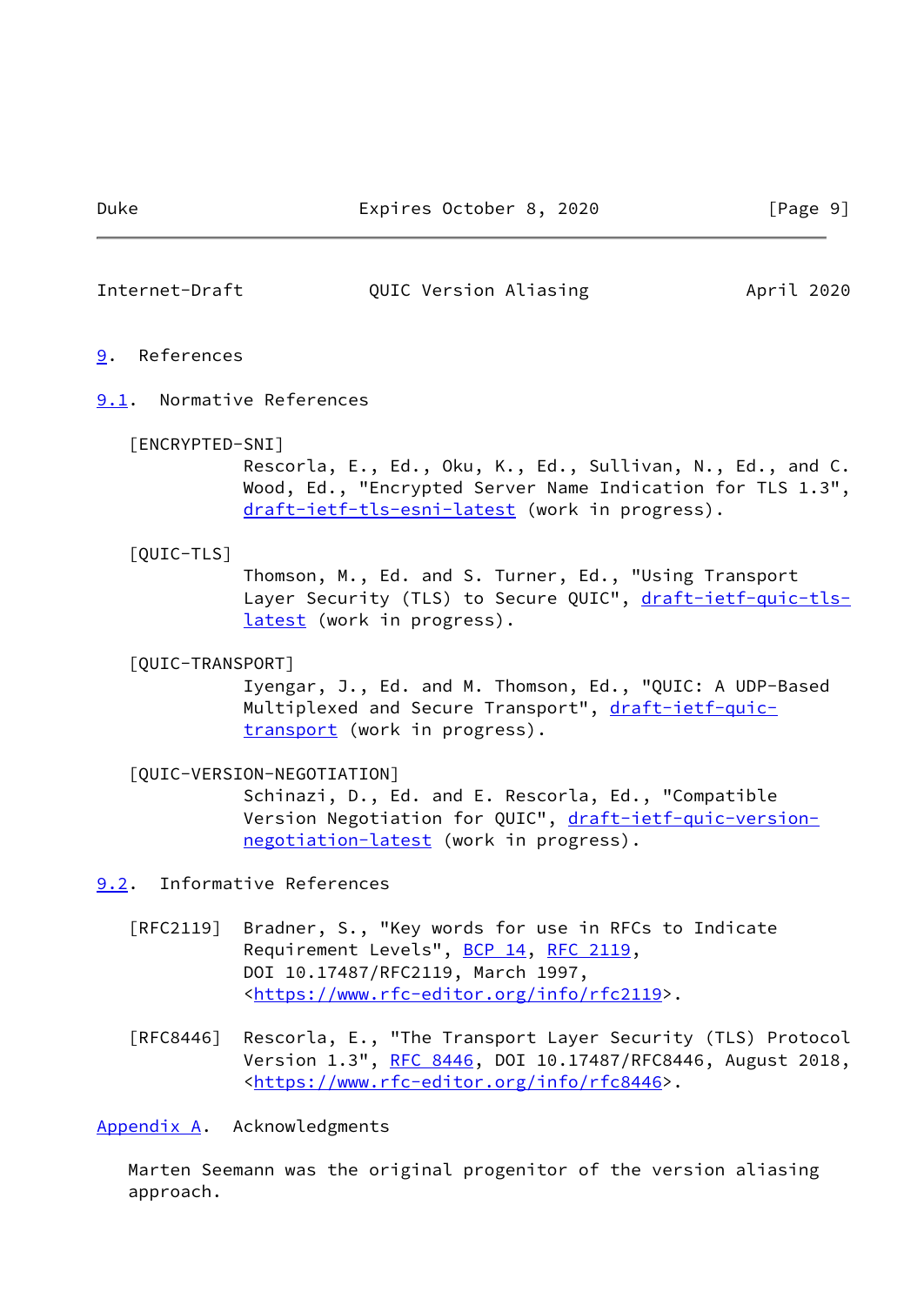### <span id="page-11-0"></span>[Appendix B.](#page-11-0) Change Log

 \*RFC Editor's Note:\* Please remove this section prior to publication of a final version of this document.

Duke Expires October 8, 2020 [Page 10]

<span id="page-11-1"></span>Internet-Draft **QUIC Version Aliasing** April 2020

Author's Address

 Martin Duke F5 Networks, Inc.

Email: martin.h.duke@gmail.com